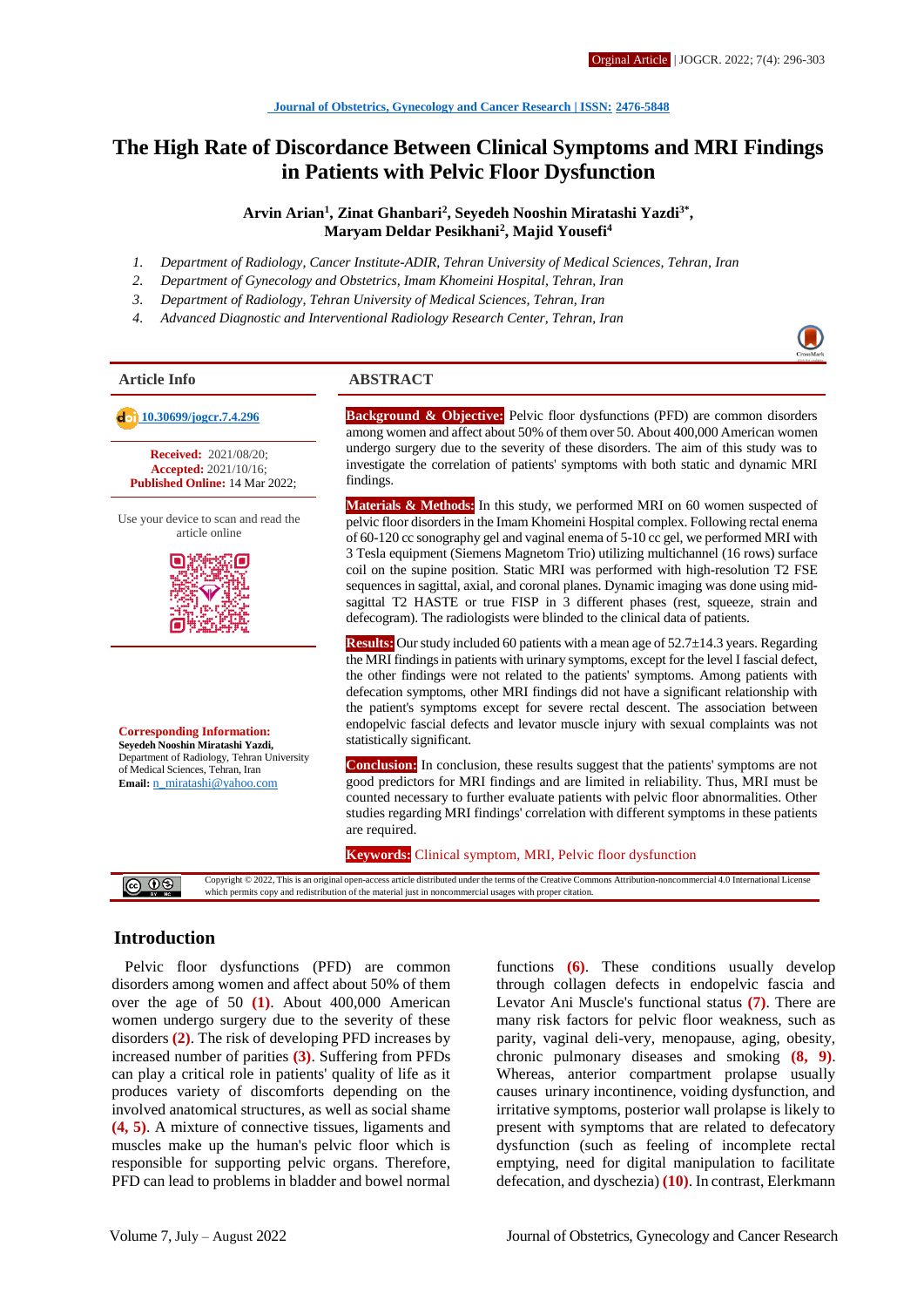*et al.* found that, women with pelvic organ prolapse can experience symptoms that do not correlate with compartment-specific defects, and the severity of pelvic organ prolapse has a mild to moderate association with several specific symptoms that are related to urinary incontinence and voiding, defecatory, and sexual dysfunction **(11)**. Although the diagnosis and grading of PFDs are primarily based on physical examination, more diagnostic evaluation using ultrasound, fluoroscopy and magnetic resonance imaging are mostly suggested to increase the sensitivity and specificity of the diagnosis **(1)**. MRI has gained a pivotal role in clinical planning as it has been shown to change the surgical management in 67% of patients , while improving both outcomes and relapse rate following the surgery **(1)**. It has been proved to be a safe and non-invasive modality in evaluation of pelvic pain and prolapse **(12)**. Moreover, it doesn't require patient's preparation and can provide excellent visualization of the pelvic organs and musculofascial supportive structures in addition to high soft tissue resolution, without any ionizing radiation **(13)**. On the other hand, as these conditions have wide variety of potential treatments such as pelvic floor muscles exercises, pharmacotherapy, and various surgical procedures, MRI can provide a precise modality for assessment of therapeutic actions efficacy. Although lots of studies has been performed regarding different radiologic features of PFDs in MRI **(14-16)**, these findings have been correlated with clinical manifestation of patients in a few studies. In this descriptive-analytical study we qualitatively and quantitatively measured such a correlation and assessed and analyzed the spectrum of different MRI findings with respect to the involved compartment according to patient's symptoms. The aim of this study was to investigate the correlation of patients' symptoms with both static and dynamic MRI findings.

## **Methods**

#### a. Patient selection

This was a cross-sectional study carried out in the Department of Gynecology at Imam Khomeini Hospital Complex from February 2012 to December 2015. Sixty-one women with clinical presentations of prolapse, incontinency, dyspareunia, anismus or constipation were included. Exclusion criteria consisted of having any kind of metal device in the patient's body such as cochlear implant, cardiac defibrillators and pace makers, clastrophobia or patients' dissatisfaction. All patients signed an informed written consent form approving their consent to all of the examination steps. This study was approved by ethical committee of Hamadan university of Medical sciences. A questionnaire was filled for each patient including following parameters; infertility, pelvic pain, dyspareunia, dysmenorrhea, abdominal pain, ultrasound findings, and MRI findings.

#### b. MRI Protocol

After obtaining a written informed consent, patients underwent static and dynamic MRI examination using a 3 Tesla equipment (Siemens Magnetom Trio) MRI utilizing multichannel (16 row) surface coil. The patient was positioned supine during the procedure without tilting the pelvis. Enema of 60-120 cc and 5- 10 cc of ultrasound gel (Aquasonic) was used to opacify rectum and vagina during the examination respectively. Static MRI with high resolution T2 FSE sequences in sagittal, axial and coronal planes and dynamic imaging using mid-sagittal T2 HASTE in 3 different phases (rest, squeeze, strain and defecogram) were obtained.

We chose the mid-sagittal slice showing the urinary bladder, urethra, uterus, vagina, rectum and the anal canal, dynamic images were taken with ultra-fast T2 weighted sequences (Half fourier single–shot fast spin –echo sequence) (T2 HASTE),with the patients instructed to perform maximum squeeze followed by straining for 10 seconds and finally asking the patient to evacuate the ultrasound gel. Each of those maneuvers were repeated for three times to make sure the maximum image quality is achieved.

The MRI Parameters (static and dynamic parts):

The static protocol consists of Sagittal, axial and coronal planes with parameters of T2W: TR 4000, TE 100, slice thickness of 4 mm, gap of 1.5 mm, 240\*240mm field of view (FOV), 320\*224 mm matrix. The dynamic protocol includes mid sagittal plane with TR 1500, TE 98, slice thickness of 5 mm, gap of 1.5 mm, 240\*240mm FOV, and 320\*224 mm matrix.

#### c. Image Analysis

The images were interpreted by radiologists with 15 years' experience and focus on pelvic floor imaging using the following lines in the mid-sagittal slice showing the urinary bladder, urethra, uterus, vagina, rectum and the anal canal):

- d. Pubococcygeal line (PCL) was drawn from the lower border of the symphysis pubis to the last visible horizontal coccygeal joint.
- e. Hiatal line (H-line) was drawn from the lower border of the symphysis pubis to the anorectal junction.
- f. Muscular pelvic floor relaxation line (M-line) was drawn from the end of the hiatal line perpendicular to the pubococcygeal line.

These lines were drawn at rest, as well as during maximum straining, and were used to assess the degree of hiatal enlargement and muscular pelvic floor relaxation of the HMO grading system (H line, M line, organ prolapse).The type and degree of organ descent below the Pubococcygeal line (PCL) at maximum straining were assessed by measuring the vertical distance between each of the bladder base, uterine cervix and anorectal junction from the PCL as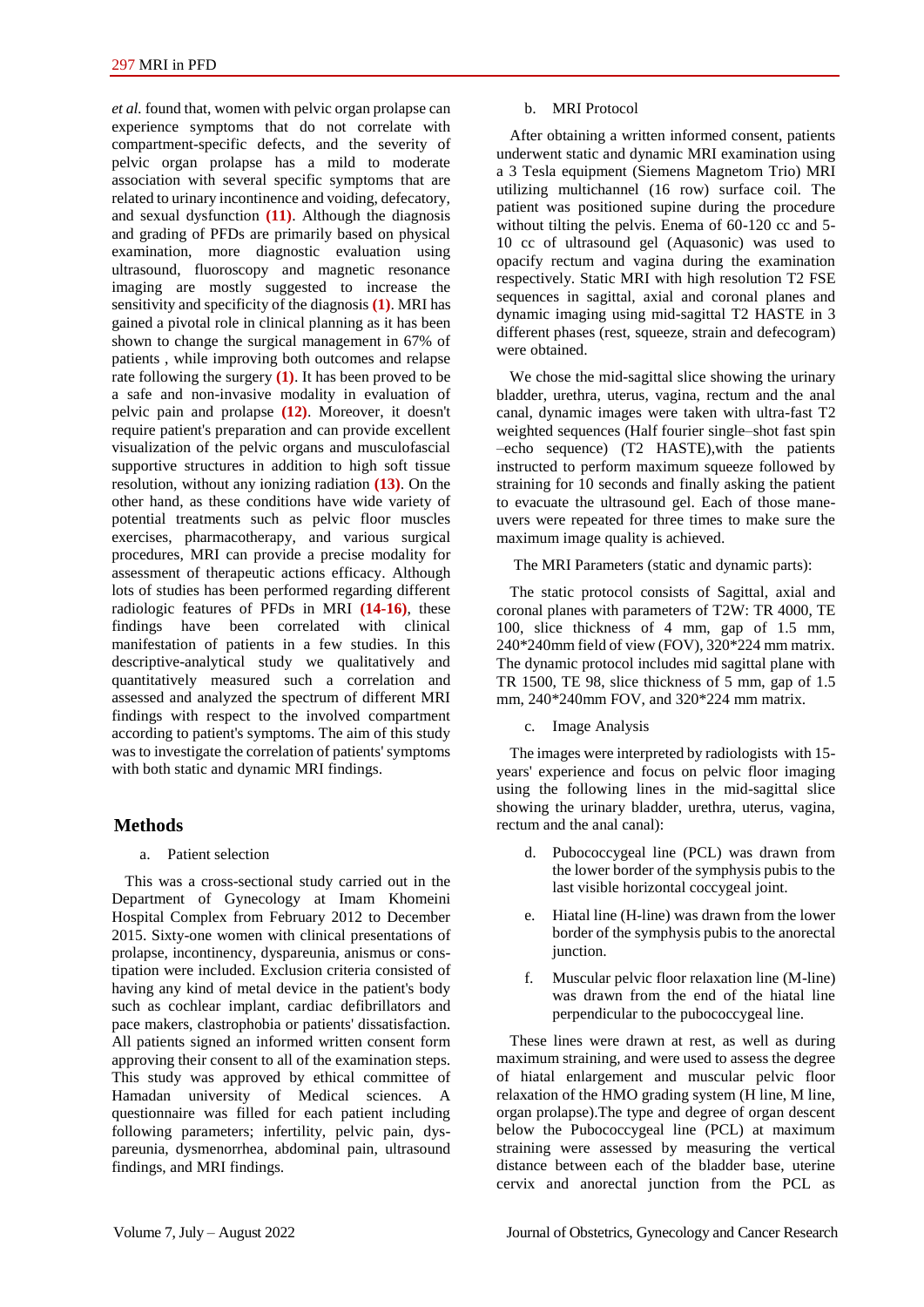reference point. Each reference point above the PCL was considered normal and below that as abnormal. The severity of prolapse was graded as mild (0-3cm below PCL), moderate (3-6cm below PCL) and sever (>6cm below PCL). The radiologists were blinded to the clinical data of patients. The data were gathered and analysis was done using SPSS version 20 (SPSS Inc., Chicago, Ill., USA). We used mean+/-SD for the quantitative assessment.

<span id="page-2-0"></span>**Table 1. Different Types of Complaints and Their Distribution**

A total of 60 patients, including 29 (48.3%) fertile and 31(51.7%) menopaused women with a mean age of  $52.7 \pm 14.3$  (range: 17-93) were enrolled in the study. The Mean parity was  $4.6\pm2.2$  (range: 1-10) of which 34 (55.7%) was NVD, 27(41%) was C/S.

Urinary and defecation complaints each were reported by 41% of patients. Out of 60 patients 39 women were sexually active from which 25.6% reported sexual complaints [\(Table 1\)](#page-2-0).

## **Results**

| <b>Symptom</b>                        | No. $(\% )$ among all patients        | <b>Sign</b>                    | No. (%) among Patients with<br><b>Complaints</b> |
|---------------------------------------|---------------------------------------|--------------------------------|--------------------------------------------------|
| <b>Urinary</b>                        | 25(41)                                | <b>Stress Incontinence</b>     | 18(32)                                           |
| <b>Complaint</b>                      |                                       | Urge Incontinence              | 17(28)                                           |
|                                       | 25(41)                                | <b>Fecal Constipation</b>      | 20(80)                                           |
|                                       |                                       | <b>Fecal Splitting</b>         | 13(52)                                           |
| <b>Defecation</b><br><b>Complaint</b> |                                       | <b>Fecal Straining</b>         | 8(32)                                            |
|                                       |                                       | Gas Incontinence               | 6(24)                                            |
|                                       |                                       | <b>Fecal Incontinence</b>      | 4(16)                                            |
| <b>Sexual</b>                         | 10(25.6)<br>[39 were sexually active] | Dyspareunia                    | 6(60)                                            |
| Complaint                             |                                       | Urinary Incontinence           | 2(20)                                            |
|                                       |                                       | <b>Partner Dissatisfaction</b> | 3(30)                                            |

In patients with isolated cystocele or cystouretrocele in MRI, 37.8% (17/45) reported at least one urinary complaint while in patients without isolated cystocele or cystouretrocele in MRI, 53.3% (8/15) reported urinary complaints  $(P=0.29)$ . For other MRI findings [including bladder neck descend, urethral descend,

injury and defect in endopelvic fascia and levator muscle injuries], the relationship with urinary complaints was assessed. However, except for the level I fascial defect, the other relationships were not statistically significant. [\(Table 2\)](#page-2-1)

| Table 2. Relationship of MRI Abnormal Finding with Urinary Complaints |  |  |  |
|-----------------------------------------------------------------------|--|--|--|
|                                                                       |  |  |  |

<span id="page-2-1"></span>

|                                                  |                                       | <b>MRI</b> findings                                                  | <b>Any urinary</b><br>complication | $P-$<br>value |
|--------------------------------------------------|---------------------------------------|----------------------------------------------------------------------|------------------------------------|---------------|
|                                                  | Severe Bladder<br><b>Neck Descend</b> | Severe Bladder Neck Descend                                          | 2/7(28.6%)                         | 0.67          |
| <b>Bladder Neck Descend</b>                      |                                       | Mild, moderate and<br>severe bladder neck descend                    | 17/45 (37.8%)                      |               |
| [Considering PC Line]                            | Any bladder neck<br>descend           | Mild & moderate Bladder neck<br>Descend & No bladder neck<br>descend | 23/53(43.4%)                       | 0.29          |
|                                                  |                                       | No bladder neck descend                                              | $8/15(53.3\%)$                     |               |
| <b>Urethral Descend</b><br>[Considering PC Line] | Severe Urethral<br>Descend            | Severe Urethral Descend                                              | $0/2(0\%)$                         | 0.50          |
|                                                  | Any Urethral                          | Mild, moderate and<br>severe urethral descend                        | $16/44(36.4\%)$                    | 0.11          |
|                                                  | Descend                               | Mild and moderate urethral<br>descend & No urethral descent          | 25/57(43.9%)                       |               |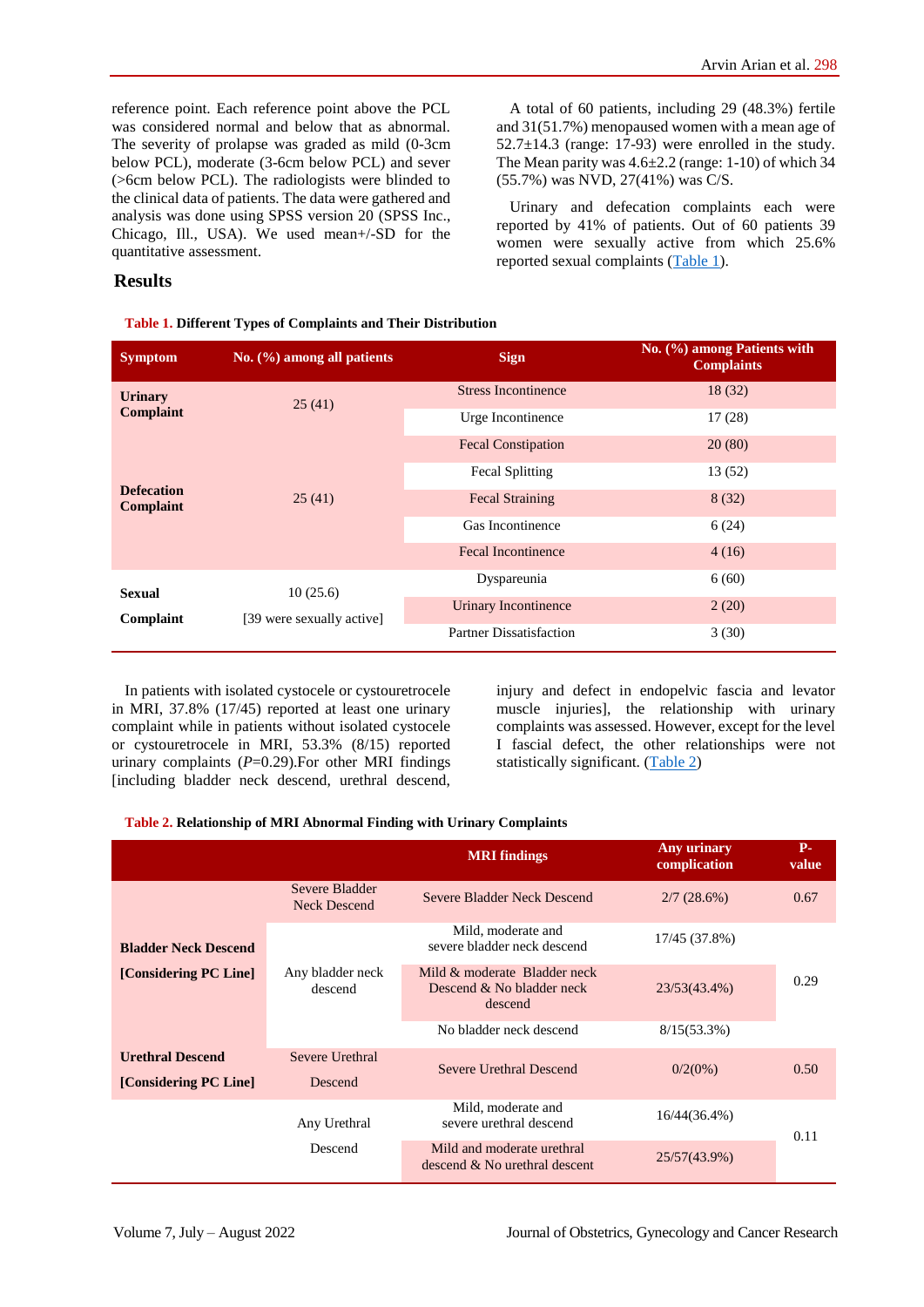|                             |                                                                                    | <b>MRI</b> findings                       | <b>Any urinary</b><br>complication | $P-$<br>value |
|-----------------------------|------------------------------------------------------------------------------------|-------------------------------------------|------------------------------------|---------------|
|                             |                                                                                    | No urethral descent                       | 9/13(60%)                          |               |
|                             | Level I Fascia                                                                     | Defect in Level I Fascia                  | 17/30(56.7%)                       | 0.024         |
|                             |                                                                                    | No Defect in Level I Fascia               | 8/29(27.6%)                        |               |
| <b>Endopelvic Fascia</b>    | Level II Fascia                                                                    | Defect in Level II Fascia                 | 24/58(41.4%)                       | 0.95          |
| <b>Defect</b>               |                                                                                    | No Defect in Level II Fascia              | 1/2(50%)                           |               |
|                             | Level III Fascia                                                                   | Defect in Level III Fascia                | 19/41(46.3%)                       | 0.28          |
|                             |                                                                                    | No Defect in Level III Fascia             | 6/19(31.6%)                        |               |
|                             | <b>Levator Muscle</b><br>Injury                                                    | With any injury [atrophy &<br>detachment] | 19/43(44.2%)                       | 0.53          |
|                             |                                                                                    | Intact                                    | $6/17(35.3\%)$                     |               |
|                             | <b>Puborectalis Muscle</b><br>Injury [including: 15]                               | With any injury [atrophy &<br>detachment] | 15/32 (46.9%)                      |               |
| <b>Pelvic Floor Muscles</b> | case of Atrophy, 11<br>case of Avulsion and<br>6 case With Atrophy<br>and Avulsion | Intact                                    | 10/28 (35.7%)                      | 0.38          |
|                             | <b>Iliococcygeus</b><br>muscle Injury                                              | With any injury [atrophy &<br>detachment] | 14/35 (40%)                        |               |
|                             | [including: 35 case]<br>of Atrophy and 1<br>case of Atrophy and<br>Avulsion]       | Intact                                    | 11/25(44%)                         | 0.76          |

Among 60 patients, 39 were sexually active (63.9%). The Relationship between MRI findings and sexual complaints were assessed only on these patients. Frequency of sexual complaints among patients with apical descend in MRI was 20.8% [5/24] while the frequency of these complaints among patients without apical descend in MRI was 28.8% [4/14] [P=0.7]. The association between endopelvic fascial defects and levator muscle injury with sexual complains were not statistically significant [\(Table 3\)](#page-3-0).

#### <span id="page-3-0"></span>**Table 3. Relationship of MRI Abnormal Finding with Sexual Complaints**

|                                                            |                                   | <b>MRI</b> findings                                       | <b>Sexual Complaints</b> | $\mathbf{P}$<br>value |
|------------------------------------------------------------|-----------------------------------|-----------------------------------------------------------|--------------------------|-----------------------|
|                                                            | Severe Apical Descend             | <b>Severe Apical Descend</b>                              | $0/3$ [0]                | 0.95                  |
| Apical<br><b>Descend</b><br>[Considering PC<br><b>Line</b> | Any Apical Descend                | mild, moderate and severe apical<br>descend               | $9/35$ [25.7%]           |                       |
|                                                            |                                   | mild and moderate apical descend and<br>no apical descend | 5/24 [20.8%]             | 0.70                  |
|                                                            |                                   | no apical descend                                         | $4/14$ [28.6%]           |                       |
|                                                            | Level I Fascia<br>Level II Fascia | Defect in Level I Fascia                                  | 5/18 [27.8%]             | 0.71                  |
|                                                            |                                   | No Defect in Level I Fascia                               | $4/19$ [21.1%]           |                       |
| <b>Endopelvic Fascia</b>                                   |                                   | Defect in Level II Fascia                                 | $9/36$ [25%]             | 0.95                  |
| <b>Defect</b>                                              |                                   | No Defect in Level II Fascia                              | $0/2$ [0]                |                       |
|                                                            | Level III Fascia                  | Defect in Level III Fascia                                | $7/28$ [25%]             | 0.95                  |
|                                                            |                                   | No Defect in Level III Fascia                             | $2/10$ [20%]             |                       |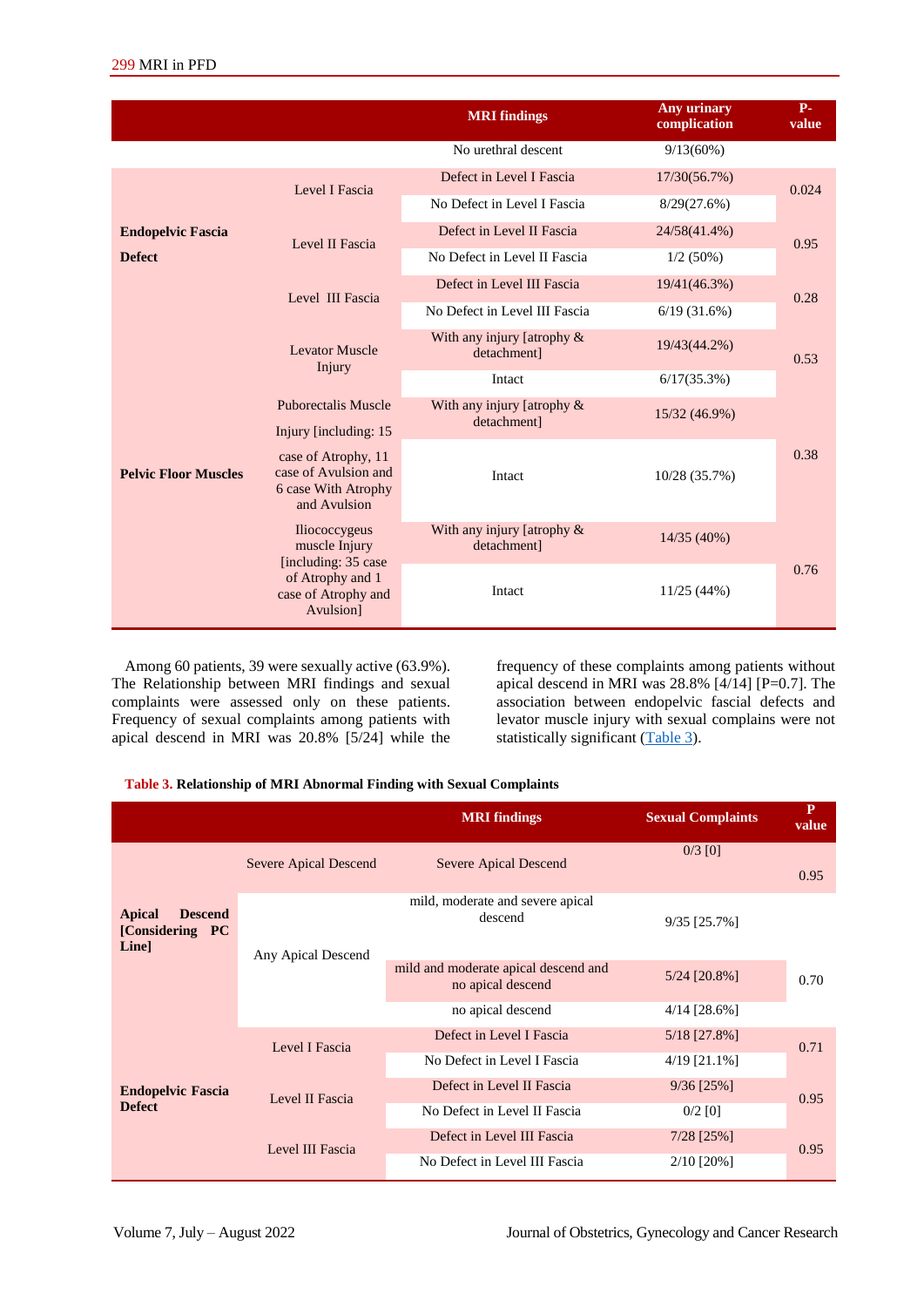|                                                 |                                                                                                                                                      | Levator Muscle Injury                                | With any Injury [atrophy and<br>detachment] | $6/24$ [25%]   | 0.95 |
|-------------------------------------------------|------------------------------------------------------------------------------------------------------------------------------------------------------|------------------------------------------------------|---------------------------------------------|----------------|------|
|                                                 |                                                                                                                                                      |                                                      | Intact                                      | $3/14$ [21.4%] |      |
| <b>Pelvic</b><br><b>Floor</b><br><b>Muscles</b> |                                                                                                                                                      | <b>Puborectalis Muscle</b><br>Injury [including: 15] | With any Injury [atrophy and<br>detachment] | $4/19$ [21.1%] |      |
|                                                 | case of Atrophy, 11<br>case of Avulsion and 6<br>case of Atrophy and<br>Avulsion]<br>Iliococcygeus muscle<br>Muscle Injury<br>[including: 35 case of | Intact                                               | $5/19$ [26.3%]                              | 0.95           |      |
|                                                 |                                                                                                                                                      | With any Injury [atrophy and<br>detachment]          | $5/19$ [26.3%]                              | 0.95           |      |
|                                                 |                                                                                                                                                      | Atrophy and 1 case of<br>Atrophy and Avulsion]       | Intact                                      | $4/19$ [21.1%] |      |

Totally 25 patients reported defecation complaints. However, 49 patients showed entrocel (80.3%); including 40 cases of grade I (65.6%), 8 cases of grade II (13.1%) and 1 case of grade III [1.6%]. Among patients with entrocel, 40.8% (20/49) complained defecation problems while 41% of patients not having

enterocel reported defecation complaints (0.96). The association between other parameters and defecation complaints are mentioned in [Table 4.](#page-4-0) As it can be seen, except for severe rectal descend, other MRI findings did not have a significant relationship with the patient's symptoms [\(Table 4\)](#page-4-0).

#### <span id="page-4-0"></span>**Table 4. Relationship of MRI Abnormal Finding with Defecation Complaints**

|                                   |                                                                                                                                | <b>MRI Findings</b>                                          | <b>Defecation Complaints</b> | <b>P-value</b> |
|-----------------------------------|--------------------------------------------------------------------------------------------------------------------------------|--------------------------------------------------------------|------------------------------|----------------|
|                                   | <b>Severe Enterocele</b>                                                                                                       | Severe Enterocele                                            | $1/4$ [25%]                  | 0.31           |
| <b>Enterocele</b><br>[Considering |                                                                                                                                | Mild, moderate and severe<br>enterocele                      | 18/31 [58.1%]                |                |
| PC Line                           | Any Enterocele                                                                                                                 | mild enterocele and moderate<br>enterocele and no enterocele | 16/28 [57.1%]                | 0.68           |
|                                   |                                                                                                                                | no enterocele                                                | $3/7$ [42.9%]                |                |
|                                   | Level I Fascia                                                                                                                 | Defect in Level I Fascia                                     | 14/30 [46.7%]                | 0.50           |
|                                   |                                                                                                                                | No Defect in Level I Fascia                                  | 11/29 [37.9%]                |                |
| <b>Endopelvic</b>                 | Level II Fascia                                                                                                                | Defect in Level II Fascia                                    | 24/58 [41.4%]                | 0.95           |
| <b>Fascia Defect</b>              |                                                                                                                                | No Defect in Level II Fascia                                 | $1/2$ [50%]                  |                |
|                                   | Level III Fascia                                                                                                               | Defect in Level III Fascia                                   | 18/41 [43.9%]                | 0.61           |
|                                   |                                                                                                                                | No Defect in Level III Fascia                                | 7/19 [36.8%]                 |                |
|                                   | Levator Muscle Injury                                                                                                          | With any Injury [atrophy and<br>detachment]                  | 19/43 [44.2%]                | 0.58           |
|                                   |                                                                                                                                | Intact                                                       | $6/17$ [35.3%]               |                |
| <b>Pelvic Floor</b>               | Puborectalis Muscle Injury<br>[including: 15 case of<br>Atrophy, 11 case of Avulsion<br>and 6 case of Atrophy and<br>Avulsion] | With any Injury [atrophy and<br>detachment]                  | 11/32 [34.4%]                | 0.30           |
| <b>Muscles</b>                    |                                                                                                                                | Intact                                                       | 14/28 [50%]                  |                |
|                                   | Iliococcygeus muscle Muscle<br>Injury [including: 35 case of                                                                   | With any Injury [atrophy and<br>detachment]                  | 16/35 [45.7%]                | 0.45           |
|                                   | Atrophy and 1 case of<br><b>Atrophy and Avulsion</b> ]                                                                         | Intact                                                       | $9/25$ [36%]                 |                |
|                                   |                                                                                                                                | <b>With Rectocele</b>                                        | 22/49 [44.9%]                |                |
| <b>Rectocele</b>                  |                                                                                                                                | <b>Without Rectocele</b>                                     | 3/8 [37.5%]                  | 0.95           |
|                                   | <b>Severe Rectal Descend</b>                                                                                                   | <b>Severe Rectal Descend</b>                                 | 11/14 [78.6%]                | 0.003          |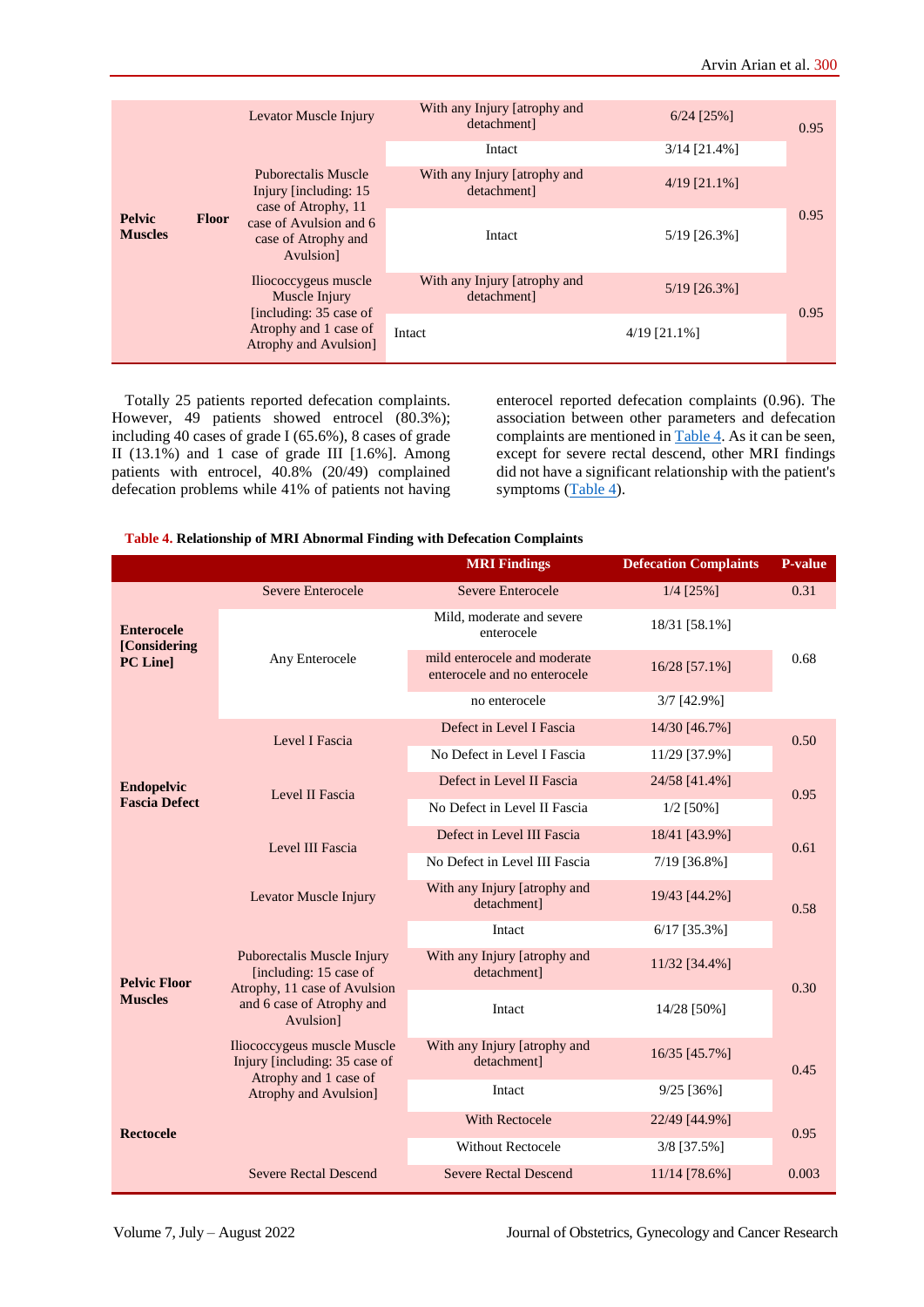|                                                              |                    | <b>MRI</b> Findings                                       | <b>Defecation Complaints</b> | <b>P-value</b> |
|--------------------------------------------------------------|--------------------|-----------------------------------------------------------|------------------------------|----------------|
|                                                              |                    |                                                           |                              |                |
| <b>Rectal</b><br><b>Descend</b><br>[Considering]<br>PC Line] | Any Rectal Descend | Mild, moderate and severe.<br>rectal descend              | 22/48 [45.8%]                |                |
|                                                              |                    | Mild and moderate rectal<br>descend and no rectal descend | 11/35 [31.4%]                | 0.95           |
|                                                              |                    | No rectal descend                                         | 0 [0/1]                      |                |

#### **Discussion**

MRI can provide valuable information about facial and muscular defects in all three compartments of pelvic floor **(17)**. MRI accounts as a safe, cost-effective and applicable modality in investigation of pelvic floor abnormalities, with better soft tissue resolution and lack of ionizing radiation. In the current study we investigated whether MRI findings can be correlated with patients' symptoms or not. There was no significant correlation between patients' MRI findings with their urinary, defecation and sexual symptoms. Our results were in line with the findings of Ramage *et al.* who reported little to no correlation between MRI findings and Patients' symptoms **(18)**. A few number of studies have assessed the correlation between MRI findings and patients' symptoms to date. In a study by Broekhuis *et al.*, it was reported that the only symptom which was correlated with the MRI findings was complaining from the presence of a bulge in the vagina which could be felt or seen by the patient **(19)**. In another study conducted by Lakeman *et al.* the patients were divided into three groups of symptomatic with at least stage 2 pelvic organ prolapse ,mild symptoms with stage 1 pelvic organ prolapse, and asymptomatic nulliparous women. The patients then filled three questionnaires regarding the severity of their symptoms acquired an overall score based on their answers and .However, none of the MRI findings were correlated with these scores **(20)**. Ellerkmann *et al.*  stated in their study that women with pelvic organ prolapse can experience symptoms uncorrelated with compartment-specific defects **(11)**. Lakeman *et al.*  found poor correlation between symptoms, location and severity of pelvic organ prolapse in their study **(21, 22)**. These studies are partially consistent with the current study as they suggest lack of significant correlation between symptoms and MRI findings in patients. Although defecation symptoms, could be a good predictor of severe posterior compartment rectocele (*P*=0.003), these symptoms had no predictive value for other MRI findings in these patients. The absence of a significant correlation between MRI findings and the patient's symptoms caused by different factors. The patient is positioned supine in the MRI scanner, which is not the natural defecation position. In a study by Bertschinger *et al.* the supine and sitting MRI results of patients were compared. They reported that most pelvis floor disorders are detectable is supine position and evaluating all three compartments is possible in this position. However, they indicated that sitting MRI performed better in detecting anterior rectoceles, enteroceles and pelvic floor laxity **(19)**. Flusberg *et al.* in their study performed Magnetic resonance defecography on their patients and scored them based on the positive findings in each of the four phases of rest, squeeze, and defecation. Their results indicated a significantly higher mean score for the defecation phase compared to the other three phases. They also reported a higher rate of diagnosed rectoceles, intussusceptions, and enteroceles as well as a higher degree of anorectal, bladder, and uterovaginal descent, during this phase **(23)**. According to the literature, MRI sensitivity varies between 82% and 100% for rectoceles and for the depiction of rectal descents while clinical exam is only 31 to 80% sensitive **(24, 25)**. This is expected as literature shows vaginal support defects are not correlated with clinical symptoms, as many of the symptoms attributed to pelvic organ prolapse can emerge from other causes **(26)** and thus they don't have any predictive value for MRI findings which mostly have specific etiologies. In this study, similar to urinary symptoms, sexual symptoms had no significant predictive value for any MRI findings. In a study by Handa *et al.* **(27)** pelvic organ prolapse was not associated with any sexual complaint which suggests the lack of any correlation between sexual clinical symptoms and MRI findings which is in line with the current study. Our study had several limitations, one of which is the most important was the absence of a control group of healthy people. Our cases were all symptomatic and suspected for pelvic floor disorders, which can be the reason to the high prevalence of MRI abnormal findings. We would suggest the future research studies to include a control group in order to compare the results with.

## **Conclusion**

In conclusion, these results suggest that the patient's symptoms are not good predictors for MRI findings and are limited in reliability. Thus, MRI must be counted as a necessity for further evaluation of patients with pelvic floor abnormalities. Further studies are required regarding MRI findings correlation with different symptoms in these patients.

## **Acknowledgments**

None.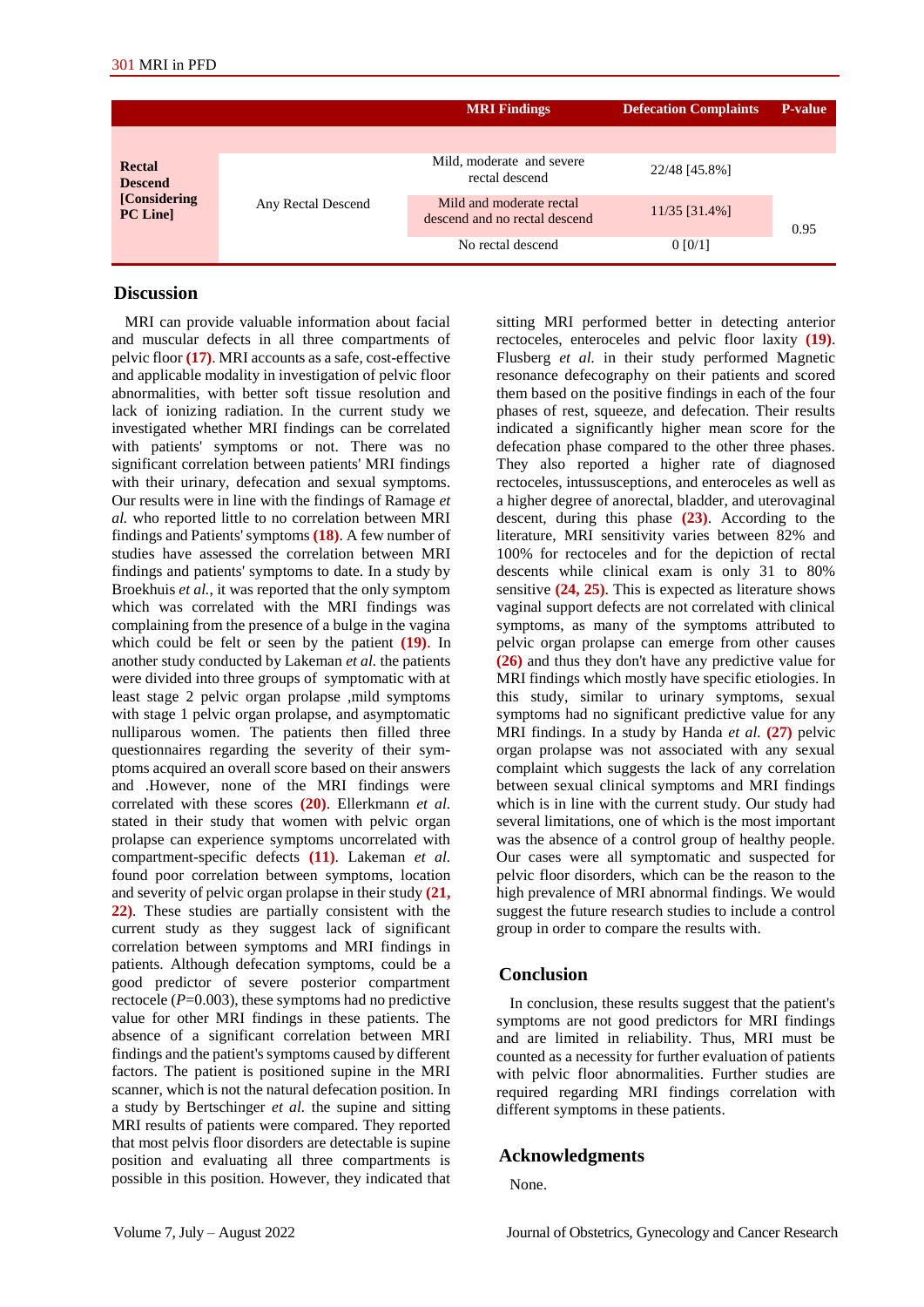# **Conflict of Interest**

All authors declare that they have no conflict of interest.

## **References**

- 1. El Sayed RF, Alt CD, Maccioni F, Meissnitzer M, Masselli G, Manganaro L, Vinci V, Weishaupt D. Magnetic resonance imaging of pelvic floor dysfunction-joint recommendations of the ESUR and ESGAR Pelvic Floor Working Group. Eur Radiol. 2017;27(5):2067-85. [\[PMCID\]](http://www.ncbi.nlm.nih.gov/pmc/articles/PMC5374191) [\[DOI:10.1007/s00330-016-4471-7\]](https://doi.org/10.1007/s00330-016-4471-7) [\[PMID\]](https://www.ncbi.nlm.nih.gov/pubmed/27488850)
- 2. Nygaard I, Bradley C, Brandt D. Pelvic organ prolapse in older women: prevalence and risk factors. Obstet Gynecol. 2004;104(3):489-97. [\[DOI:10.1097/01.AOG.0000136100.10818.d8\]](https://doi.org/10.1097/01.AOG.0000136100.10818.d8) [\[PMID\]](https://www.ncbi.nlm.nih.gov/pubmed/15339758)
- 3. Hallock JL, Handa VL. The epidemiology of pelvic floor disorders and childbirth: an update. Obstet Gynecol Clin. 2016;43(1):1-3. [\[PMCID\]](http://www.ncbi.nlm.nih.gov/pmc/articles/PMC4757815) [\[DOI:10.1016/j.ogc.2015.10.008\]](https://doi.org/10.1016/j.ogc.2015.10.008) [\[PMID\]](https://www.ncbi.nlm.nih.gov/pubmed/26880504)
- 4. Kelvin FM, Maglinte DD. Dynamic cystoproctography of female pelvic floor defects and their interrelationships. AJR. Am J Roentgenol. 1997;169(3):769-74. [\[DOI:10.2214/ajr.169.3.9275894\]](https://doi.org/10.2214/ajr.169.3.9275894) [\[PMID\]](https://www.ncbi.nlm.nih.gov/pubmed/9275894)
- 5. Ghanbari Z, Hajibabaei M, Miri Ashtiani E, Ghanbarpour A, Montazeri A. The Impact of Radiofrequency on Pelvic Floor Distress, Restoration, and Sexual Function Among Women Suffering from Pelvic Floor Disorders. J Obstet Gynecol Cancer Res. 2022;7(2):114-20. [\[DOI:10.30699/jogcr.7.2.114\]](https://doi.org/10.30699/jogcr.7.2.114)
- 6. Schawkat K, Heinrich H, Parker HL, Barth BK, Mathew RP, Weishaupt D, Fox M, Reiner CS. How to define pathologic pelvic floor descent in MR defecography during defecation?. Abdom Radiol. 2018;43(12):3233-40. [\[DOI:10.1007/s00261-018-](https://doi.org/10.1007/s00261-018-1652-7) [1652-7\]](https://doi.org/10.1007/s00261-018-1652-7) [\[PMID\]](https://www.ncbi.nlm.nih.gov/pubmed/29858938)
- 7. Butrick CW. Pathophysiology of pelvic floor hypertonic disorders. Obstet Gynecol Clin. 2009;36(3):699-705. [\[DOI:10.1016/j.ogc.2009.08.006\]](https://doi.org/10.1016/j.ogc.2009.08.006) [\[PMID\]](https://www.ncbi.nlm.nih.gov/pubmed/19932422)
- 8. Azab IA, Nasef MA, Ibrahim AM. Dynamic magnetic resonance imaging; reliability of assessment and correlation with clinical findings of pelvic organ prolapse. Egypt J Radiol Nucl Med. 2014;45(3):1003-10. [\[DOI:10.1016/j.ejrnm.2014.03.011\]](https://doi.org/10.1016/j.ejrnm.2014.03.011)
- 9. Bump RC, Mattiasson A, Bø K, Brubaker LP, DeLancey JO, Klarskov P, et al. The standardization of terminology of female pelvic organ prolapse and pelvic floor dysfunction. Am J

Obstet Gynecol. 1996;175(1):10-17. [\[DOI:10.1016/S0002-9378\(96\)70243-0\]](https://doi.org/10.1016/S0002-9378(96)70243-0)

- 10. Weber AM, Walters MD, Ballard LA, Booher DL, Piedmonte MR. Posterior vaginal prolapse and bowel function. Am J Obstet Gynecol. 1998;179(6):1446-50. [\[DOI:10.1016/S0002-](https://doi.org/10.1016/S0002-9378(98)70008-0) [9378\(98\)70008-0\]](https://doi.org/10.1016/S0002-9378(98)70008-0)
- 11. Ellerkmann RM, Cundiff GW, Melick CF, Nihira MA, Leffler K, Bent AE. Correlation of symptoms with location and severity of pelvic organ prolapse. Am J Obstet Gynecol. 2001;185(6):1332-8. [\[DOI:10.1067/mob.2001.119078\]](https://doi.org/10.1067/mob.2001.119078) [\[PMID\]](https://www.ncbi.nlm.nih.gov/pubmed/11744905)
- 12. Gousse AE, Barbaric ZL, Safir MH, Madjar S, Marumoto AK, Raz S. Dynamic half Fourier acquisition, single shot turbo spin-echo magnetic resonance imaging for evaluating the female pelvis. J Urol. 2000;164(5):1606-13. [\[DOI:10.1016/S0022-5347\(05\)67040-1\]](https://doi.org/10.1016/S0022-5347(05)67040-1)
- 13. Comiter CV, Vasavada SP, Barbaric ZL, Gousse AE, Raz S. Grading pelvic prolapse and pelvic floor relaxation using dynamic magnetic resonance imaging. Urology. 1999;54(3):454-7. [\[DOI:10.1016/S0090-4295\(99\)00165-X\]](https://doi.org/10.1016/S0090-4295(99)00165-X)
- 14. Colaiacomo MC, Masselli G, Polettini E, Lanciotti S, Casciani E, Bertini L, et al. Dynamic MR imaging of the pelvic floor: a pictorial review. Radiographics. 2009;29(3):e35. [\[DOI:10.1148/rg.e35\]](https://doi.org/10.1148/rg.e35) [\[PMID\]](https://www.ncbi.nlm.nih.gov/pubmed/19270071)
- 15. Fitzgerald J, Richter LA. The role of MRI in the diagnosis of pelvic floor disorders. Curr Urol Rep. 2020;21(7):1-6. [\[DOI:10.1007/s11934-020-00981-](https://doi.org/10.1007/s11934-020-00981-4) [4\]](https://doi.org/10.1007/s11934-020-00981-4) [\[PMID\]](https://www.ncbi.nlm.nih.gov/pubmed/32415411)
- 16. Steiner A, Marks R, Bahrami S, Arif-Tiwari H. How to develop and sustain a successful pelvic floor MRI practice. Abdom Radiol. 2021;46(4):1443-50. [\[DOI:10.1007/s00261-019-](https://doi.org/10.1007/s00261-019-02204-y) [02204-y\]](https://doi.org/10.1007/s00261-019-02204-y) [\[PMID\]](https://www.ncbi.nlm.nih.gov/pubmed/31485786)
- 17. Pizzoferrato A-C, Timoh KN, Fritel X, Zareski E, Bader G, Fauconnier A. Dynamic Magnetic Resonance Imaging and pelvic floor disorders: how and when? European Journal of Obstetrics & Gynecology and Reproductive Biology. 2014;181:259-66. [\[DOI:10.1016/j.ejogrb.2014.07.025\]](https://doi.org/10.1016/j.ejogrb.2014.07.025) [\[PMID\]](https://www.ncbi.nlm.nih.gov/pubmed/25212114)
- 18. Ramage L, Georgiou P, Qiu S, McLean P, Khan N, Kontnvounisios C, etal. Can we correlate pelvic floor dysfunction severity on MR defecography